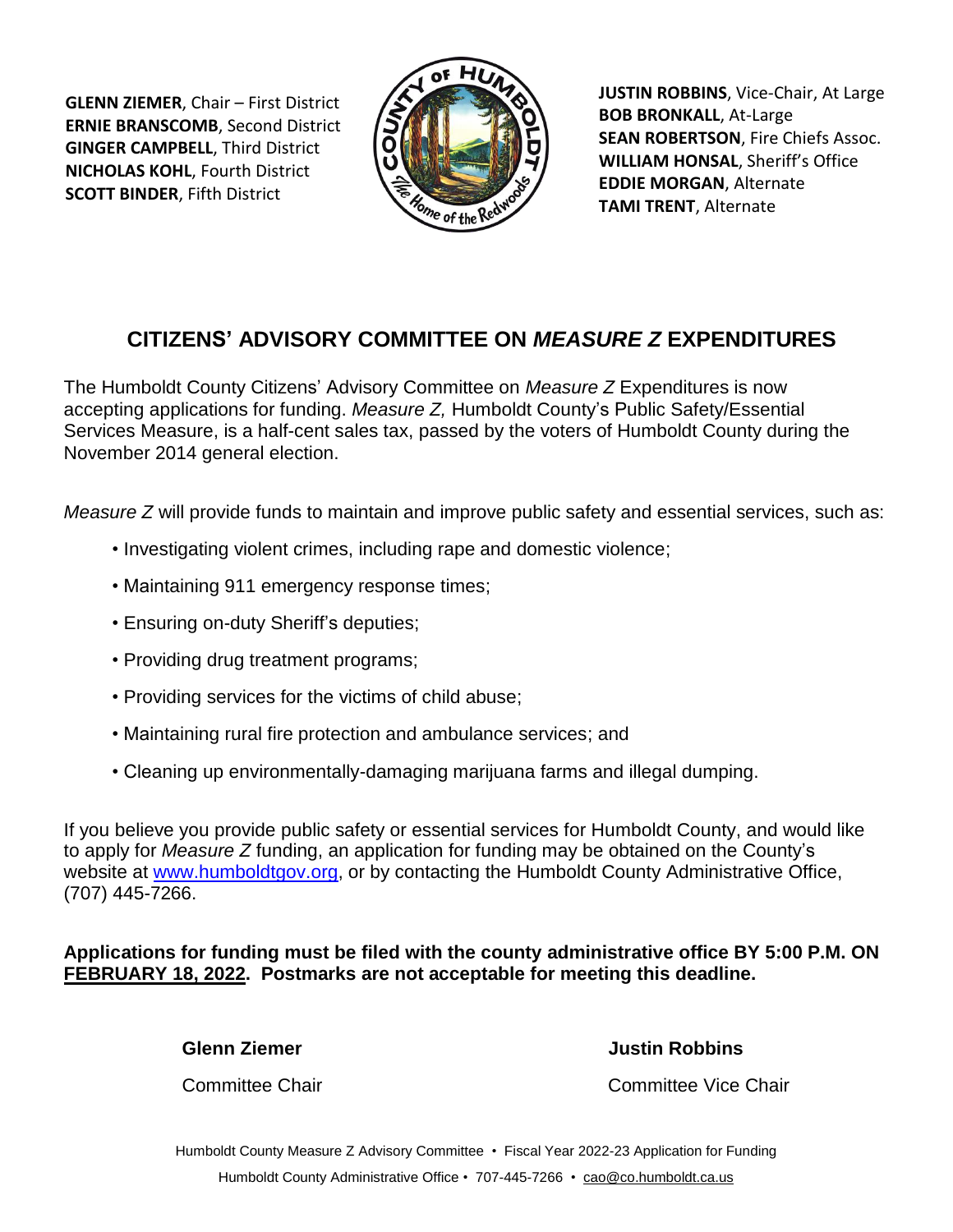

### **CITIZENS' ADVISORY COMMITTEE ON** *MEASURE Z*  **EXPENDITURES**

The Advisory Committee meets on each Wednesday in March to review applications and will make recommendations to the Humboldt County Board of Supervisors in April.

# **APPLICATION FOR FUNDING**

|  | 1. AMOUNT OF MEASURE Z FUNDING REQUESTED FOR FY 2022-2023: \$<br>2. ENTITY TYPE -- Please check appropriate box.<br>a. Humboldt County Department<br>b. Contract Service Provider to Humboldt County<br>c. Local Government Entity | $\mathsf{L}$<br>П<br>$\perp$ |  |  |
|--|------------------------------------------------------------------------------------------------------------------------------------------------------------------------------------------------------------------------------------|------------------------------|--|--|
|  | d. Private Service Provider                                                                                                                                                                                                        | П                            |  |  |
|  | e. Non-Profit Service Provider                                                                                                                                                                                                     | П                            |  |  |
|  |                                                                                                                                                                                                                                    |                              |  |  |

3. Is this application a renewal or related to a project that has been funded by *Measure Z* in the past? (check one)  $\Box$  Yes  $\Box$  No

4. Describe how the scope of your proposal fits the intent of *Measure Z.* Specifically, how will it maintain and improve public safety and essential services, as described on the previous page?

5. Please provide a brief description of the proposal for which you are seeking funding.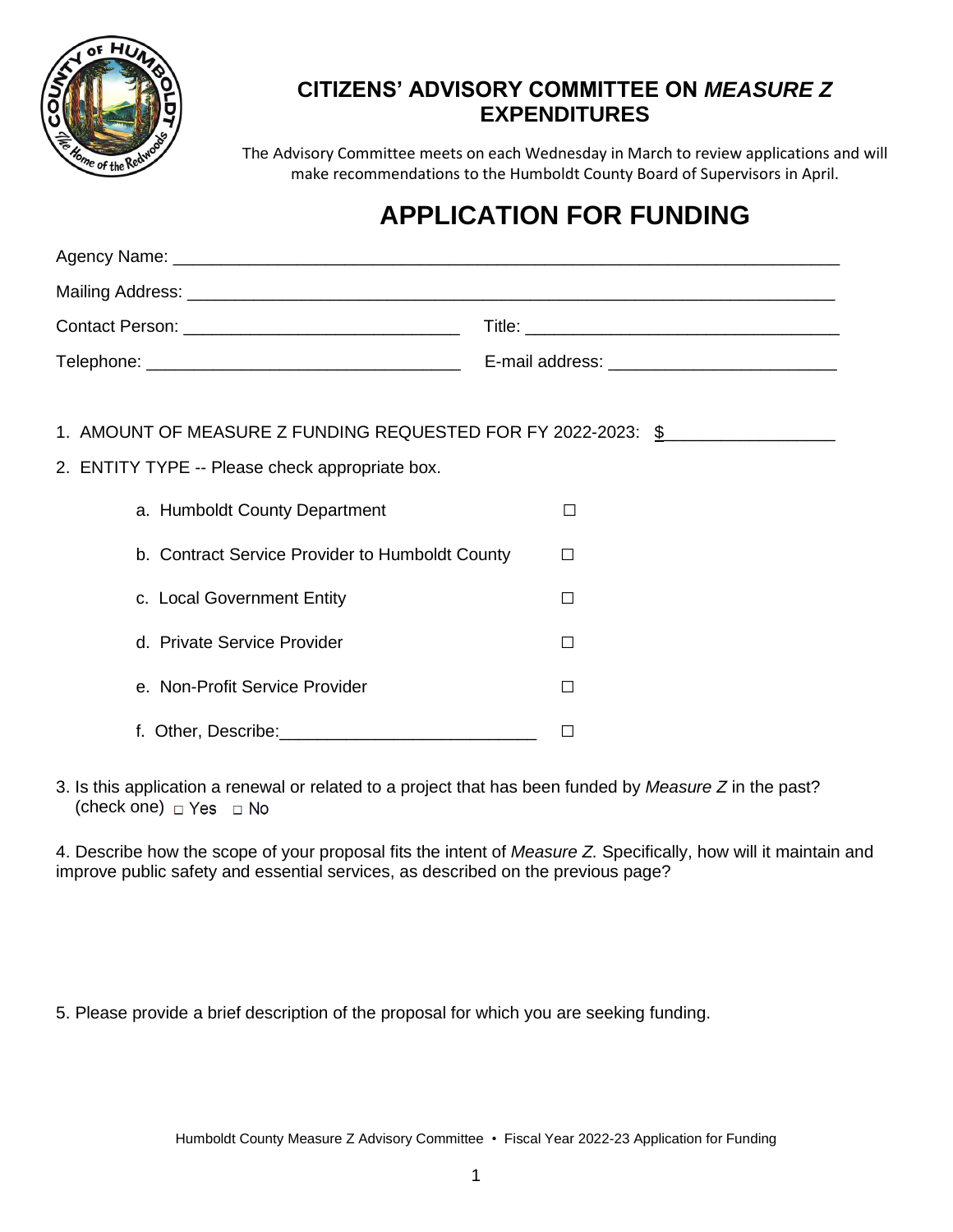

6. How have you developed a plan for sustainability, including diversification of funding sources, for your proposal to carry on without reliance on future *Measure Z* funds?

7. If this request is for the continuation or expansion of an existing program/service, what is the current source of funding for that program/service?

8. If you are awarded *Measure Z* funds, how do you plan to leverage these funds to secure additional grants, contributions or community support?

9. Will this proposal require new or expanded activity on the part of another entity to be fully functional and effective? If so, name that entity and describe what that participation would look like.

10. Are there recurring expenses associated with this application, such as personnel cost? Please check yes or no:  $\Box$  Yes  $\Box$  No

If you checked yes, detail those expenses here: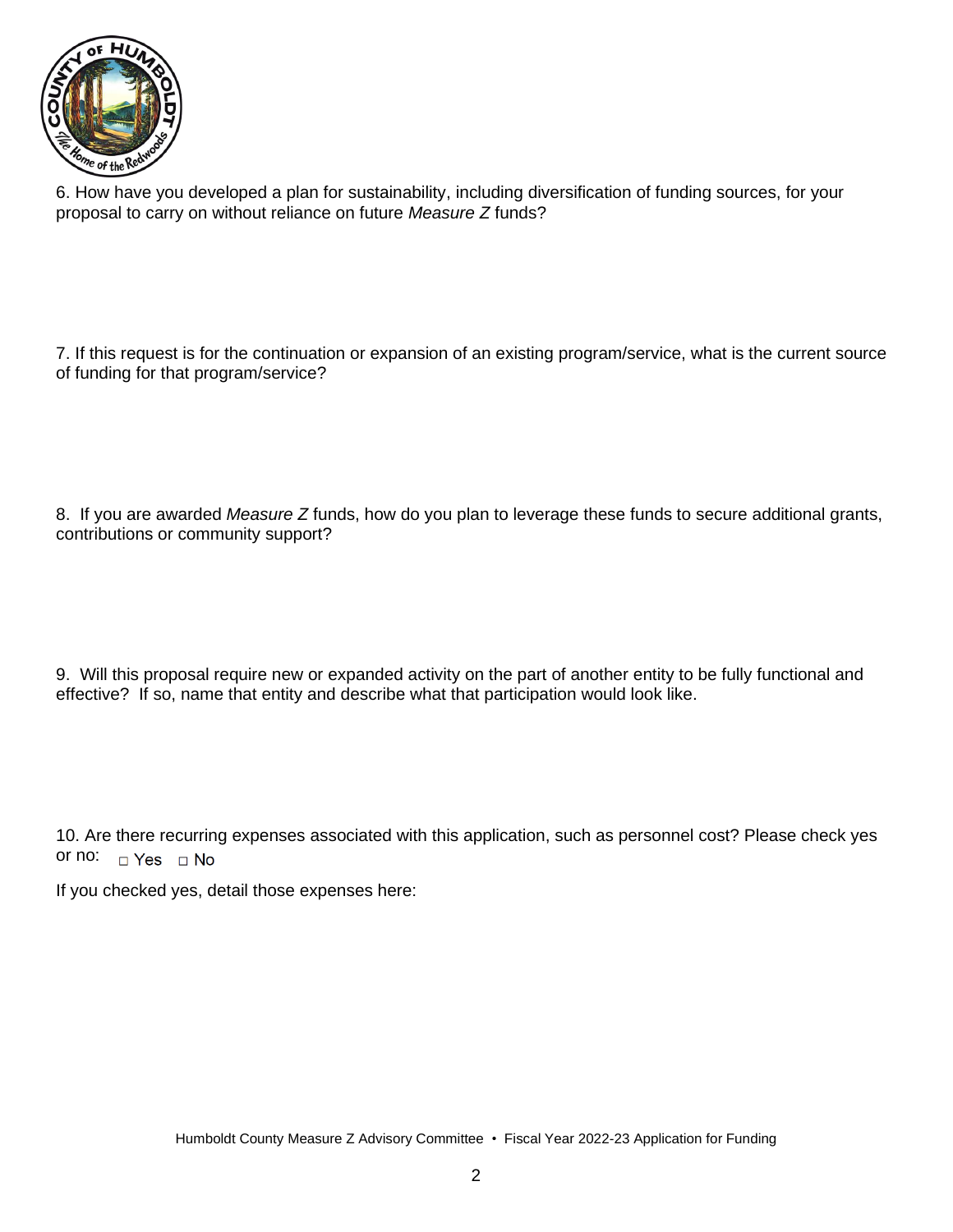

#### **REQUIRED ATTACHMENTS**

Include the following with your application, making sure to **limit your responses to one page**, per section. *Responses longer than the maximum, may not be read by committee members or considered as part of your application*

*Proposal Narrative*: Brief description of your request for *Measure Z* funds – Please explain how it is an essential service or improves public safety. *(one page maximum)* 

*Prior Year Results: If your request is a continuation of a program funded with Measure Z in prior fiscal years, please provide the results of implementation. (one page maximum)* 

*Program Budget: Please utilize the template provided on the following pages. This will need to be updated if your agency is approved for funding*. *You may also download this as an excel using this link:*  [https://humboldtgov.org/DocumentCenter/View/102873/Measure-Z-Proposed-Budget-Template---](https://humboldtgov.org/DocumentCenter/View/102873/Measure-Z-Proposed-Budget-Template---FY-2022-23) FY-2022-23

DATE: SIGNATURE:

*I declare under penalty of perjury under the laws of the State of California that the above statements and all attachments are true and correct* 

#### **SUBMIT YOUR COMPLETE APPLICATION TO:**

Humboldt County Citizens' Advisory Committee on *Measure Z* Expenditures c/o County Administrative Office 825 Fifth Street, Suite 112 Eureka, CA 95501-1153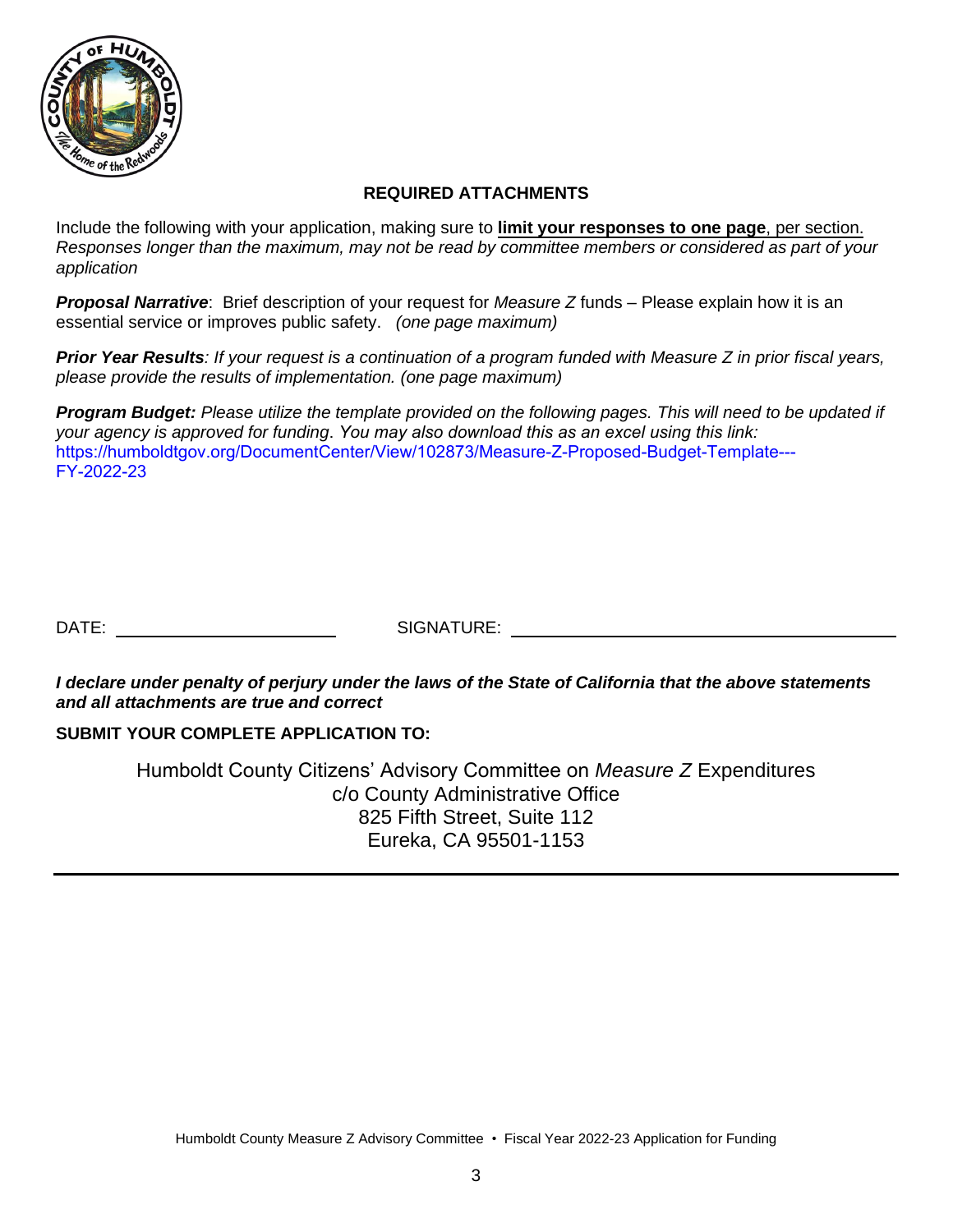# Exibit E

#### **PROPOSED BUDGET**

| <b>Agency Name:</b>  |
|----------------------|
| Coordinator/Contact: |
| Address:             |
| Phone:               |

| <br><b>Descriptions</b>                                                                                    | <b>Costs</b> | Requested<br><b>Budget</b> | Remaining<br><b>Balance</b> |
|------------------------------------------------------------------------------------------------------------|--------------|----------------------------|-----------------------------|
| A. Personnel Costs                                                                                         |              |                            |                             |
| Title:                                                                                                     |              |                            |                             |
| Salary and Benefits<br>Duties Description:                                                                 |              |                            | 0                           |
|                                                                                                            |              |                            |                             |
| Title:                                                                                                     |              |                            |                             |
| Salary and Benefits<br>Duties Description:                                                                 |              |                            | 0                           |
|                                                                                                            |              |                            |                             |
| Title:<br>Salary and Benefits                                                                              |              |                            | $\mathbf 0$                 |
| Duties Description:                                                                                        |              |                            |                             |
| Title:                                                                                                     |              |                            |                             |
| Salary and Benefits                                                                                        |              |                            | 0                           |
| Duties Description:                                                                                        |              |                            |                             |
| Title:                                                                                                     |              |                            |                             |
| Salary and Benefits<br>Duties Description:                                                                 |              |                            | 0                           |
| <b>Total Personnel:</b>                                                                                    | 0.00         | 0.00                       | 0.00                        |
| B. Operational Costs (Rent, Utilities, Phones, etc.)<br>Title:                                             |              |                            |                             |
| Description:                                                                                               |              |                            |                             |
| Title:<br>Description:                                                                                     |              |                            |                             |
| Title:                                                                                                     |              |                            |                             |
| Description:                                                                                               |              |                            |                             |
| Title:<br>Description:                                                                                     |              |                            |                             |
| <b>Total Operating Costs:</b>                                                                              | 0            | 0                          | 0                           |
| C. Consumables/Supplies (Supplies and Consumables should be separate)<br>Title:                            |              |                            |                             |
| Description:                                                                                               |              |                            |                             |
| Title:<br>Description:                                                                                     |              |                            |                             |
| Title:                                                                                                     |              |                            |                             |
| Description:<br>Title:                                                                                     |              |                            |                             |
| Description:                                                                                               |              |                            |                             |
| <b>Total Consumable/Supplies:</b><br>D. Transportation/Travel (Local and Out-of-County should be separate) | $\mathbf{0}$ | 0                          | $\mathbf 0$                 |
| Title:                                                                                                     |              |                            |                             |
| Description:<br>Title:                                                                                     |              |                            |                             |
| Description:                                                                                               |              |                            |                             |
| Title:<br>Description:                                                                                     |              |                            |                             |
| <b>Total Transportation/Travel Costs:</b>                                                                  | 0            | 0                          | 0                           |
| <b>E. Fixed Assets</b><br>Title:                                                                           |              |                            |                             |
| Description:                                                                                               |              |                            |                             |
| Title:<br>Description:                                                                                     |              |                            |                             |
| Title:                                                                                                     |              |                            |                             |
| Description:<br>Title:                                                                                     |              |                            |                             |
| Description:                                                                                               |              |                            |                             |
| <b>Total Other Costs:</b>                                                                                  | 0            | 0                          | 0                           |
| <b>Budget Total:</b>                                                                                       | 0.00         |                            |                             |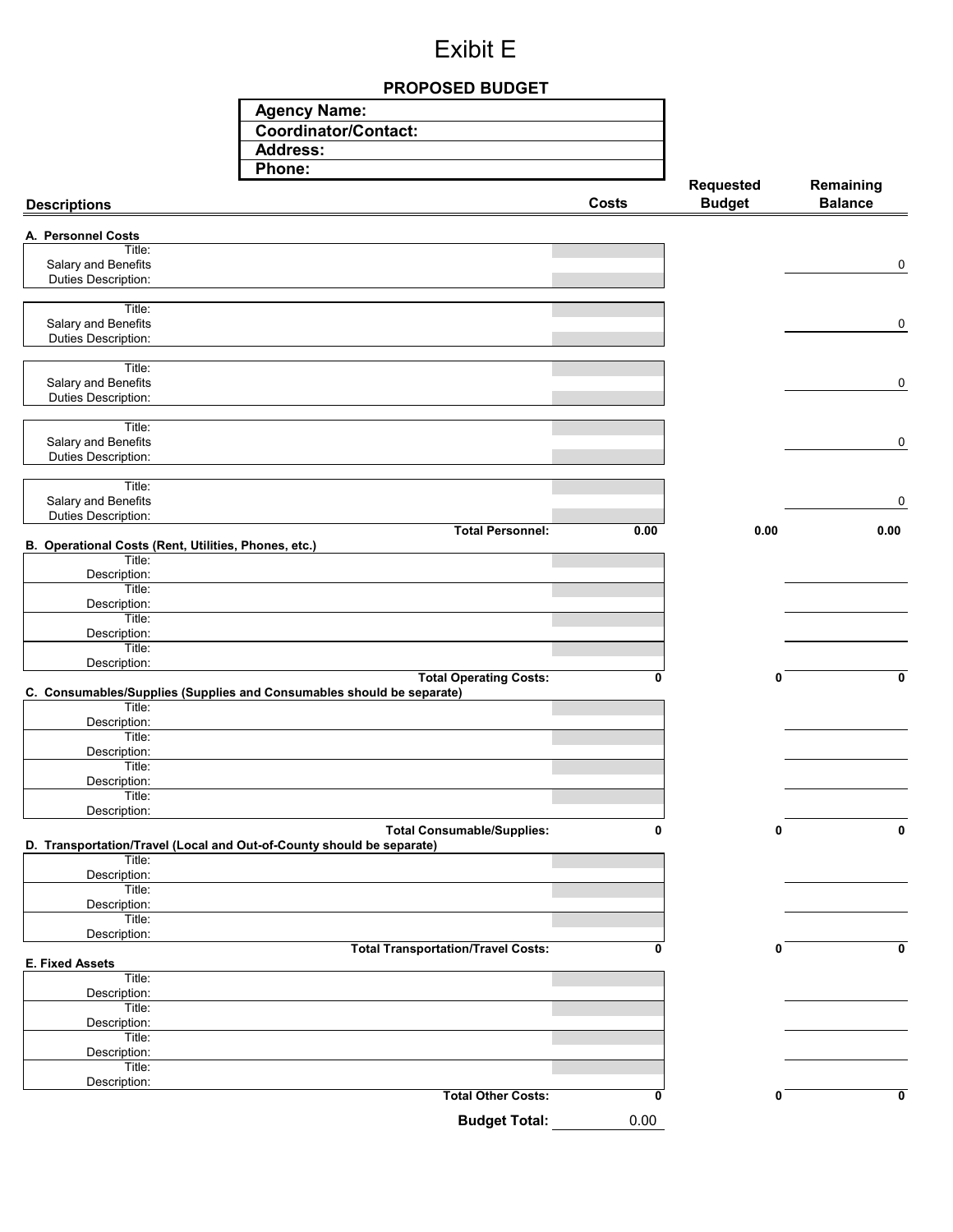|                                                                                                                                                            |                                                                                                                                                                                                                                                                                                                                                                 | <b>EXHIBIT F</b> |  |             |                         |  |  |
|------------------------------------------------------------------------------------------------------------------------------------------------------------|-----------------------------------------------------------------------------------------------------------------------------------------------------------------------------------------------------------------------------------------------------------------------------------------------------------------------------------------------------------------|------------------|--|-------------|-------------------------|--|--|
| Exhibit F - Measure Z - Proposed Invoice                                                                                                                   |                                                                                                                                                                                                                                                                                                                                                                 |                  |  |             |                         |  |  |
|                                                                                                                                                            | <b>Agency Name:</b>                                                                                                                                                                                                                                                                                                                                             |                  |  |             |                         |  |  |
|                                                                                                                                                            | <b>Coordinator/Contact:</b>                                                                                                                                                                                                                                                                                                                                     |                  |  |             |                         |  |  |
|                                                                                                                                                            | <b>Address:</b>                                                                                                                                                                                                                                                                                                                                                 |                  |  |             |                         |  |  |
|                                                                                                                                                            | <b>Phone:</b>                                                                                                                                                                                                                                                                                                                                                   |                  |  |             |                         |  |  |
| <b>Invoice Date:</b>                                                                                                                                       | Invoice # MZ-                                                                                                                                                                                                                                                                                                                                                   |                  |  |             |                         |  |  |
|                                                                                                                                                            | <b>Invoice Period:</b>                                                                                                                                                                                                                                                                                                                                          |                  |  |             |                         |  |  |
| <b>Description</b>                                                                                                                                         |                                                                                                                                                                                                                                                                                                                                                                 |                  |  | <b>Cost</b> | <b>Total Amount Due</b> |  |  |
| Personnel Costs (Wages and Benefits)                                                                                                                       |                                                                                                                                                                                                                                                                                                                                                                 |                  |  |             |                         |  |  |
|                                                                                                                                                            |                                                                                                                                                                                                                                                                                                                                                                 |                  |  | \$0.00      |                         |  |  |
|                                                                                                                                                            |                                                                                                                                                                                                                                                                                                                                                                 |                  |  |             |                         |  |  |
|                                                                                                                                                            |                                                                                                                                                                                                                                                                                                                                                                 |                  |  |             |                         |  |  |
|                                                                                                                                                            | Operational Costs (Rent, Utilites, Phones, etc.)                                                                                                                                                                                                                                                                                                                |                  |  | \$0.00      |                         |  |  |
|                                                                                                                                                            |                                                                                                                                                                                                                                                                                                                                                                 |                  |  |             |                         |  |  |
|                                                                                                                                                            |                                                                                                                                                                                                                                                                                                                                                                 |                  |  |             |                         |  |  |
|                                                                                                                                                            | Consumables/Supplies (Supplies and Consumables should be separate)                                                                                                                                                                                                                                                                                              |                  |  | \$0.00      |                         |  |  |
|                                                                                                                                                            |                                                                                                                                                                                                                                                                                                                                                                 |                  |  |             |                         |  |  |
|                                                                                                                                                            |                                                                                                                                                                                                                                                                                                                                                                 |                  |  |             |                         |  |  |
|                                                                                                                                                            |                                                                                                                                                                                                                                                                                                                                                                 |                  |  |             |                         |  |  |
|                                                                                                                                                            | Transportation/Travel (Local and out of county should be separate)                                                                                                                                                                                                                                                                                              |                  |  | \$0.00      |                         |  |  |
|                                                                                                                                                            |                                                                                                                                                                                                                                                                                                                                                                 |                  |  |             |                         |  |  |
|                                                                                                                                                            |                                                                                                                                                                                                                                                                                                                                                                 |                  |  |             |                         |  |  |
| Other (Indirect Costs, Contracts, etc.)                                                                                                                    |                                                                                                                                                                                                                                                                                                                                                                 |                  |  | \$0.00      |                         |  |  |
|                                                                                                                                                            |                                                                                                                                                                                                                                                                                                                                                                 |                  |  |             |                         |  |  |
|                                                                                                                                                            |                                                                                                                                                                                                                                                                                                                                                                 |                  |  |             |                         |  |  |
|                                                                                                                                                            |                                                                                                                                                                                                                                                                                                                                                                 |                  |  |             | \$0.00                  |  |  |
|                                                                                                                                                            | I certify that the information provided above is, to the best of my knowledge, complete and accurate; the expenditures are in<br>accordance with the approved Agreement cited for services provided under the provision of that agreement. Full justification and<br>backup records for the expenditures are maintained in our office at the address indicated. |                  |  |             |                         |  |  |
|                                                                                                                                                            |                                                                                                                                                                                                                                                                                                                                                                 |                  |  |             |                         |  |  |
|                                                                                                                                                            |                                                                                                                                                                                                                                                                                                                                                                 |                  |  |             |                         |  |  |
|                                                                                                                                                            |                                                                                                                                                                                                                                                                                                                                                                 |                  |  |             |                         |  |  |
| <b>Humboldt County Administrative Office</b><br>cao@co.humboldt.ca.us<br>(707) 445-7266<br>825 Fifth Street, Room 112<br>Eureka Ca 95501<br>ome of the Red |                                                                                                                                                                                                                                                                                                                                                                 |                  |  |             |                         |  |  |